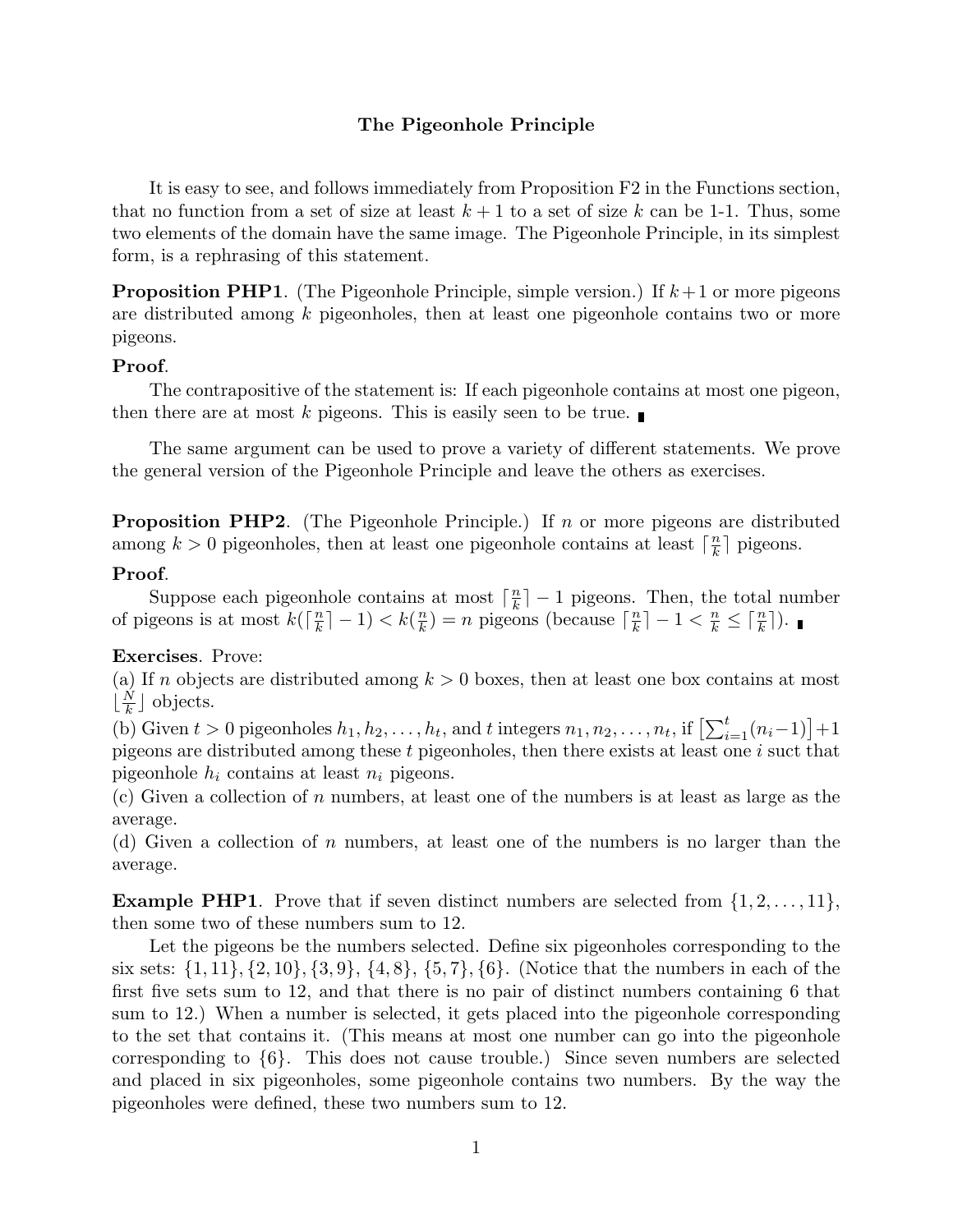Another way to write up the above proof is: Since seven numbers are selected, the Pigeonhole Principle guarantees that two of them are selected from one of the six sets {1*,* 11}*,* {2*,* 10}*,* {3*,* 9}, {4*,* 8}, {5*,* 7}*,* {6}. These two numbers sum to 12.

In Example PHP1, the quantity seven is the best possible in the sense that it is possible to select six numbers from  $\{1, 2, \ldots, 11\}$  so that no two of the numbers selected sum to 12. One example of six such numbers is 1, 2, 3, 4, 5, 6.

**Proving things with the Pigeonhole Principle**. There are four steps involved. First, decide what the pigeons are. They will be the things that you'd like several of to have some special property. Second, set up the pigeonholes. You want to do this so that when you get two pigeons in the same pigeonhole, they have the property you want. To use the Pigeonhole Principle, it is necessary to set things up so that there are fewer pigeonholes than pigeons. Sometimes the way to do this relies on some astute observation. Third, give a rule for assigning the pigeons to the pigeonholes. It is important to note that the conclusion of the Pigeonhole Principle holds for any assignment of pigeons to pigeonholes, so it holds for any assignment you describe. Pick the rule so that when "enough" pigeons occupy the same pigeonhole, that collection has the property you want. Fourth, apply the Pigeonhole Principle to your setup and get the desired conclusion.

**Exercise**. Prove the general version of Example PHP1: If  $n+1$  numbers are selected from  $\{1, 2, \ldots, 2n-1\}$ , then some two of these numbers sum to 2*n*. Show that it is possible to select *n* numbers so that no two of them sum to 2*n*. Formulate and prove similar statements for collections of numbers selected from  $\{1, 2, \ldots, 2n\}$ .

**Example PHP2**. Prove that if five points are selected from the interior of a  $1 \times 1$  square, then there are two points whose distance is less than  $\sqrt{2}/2$ .

Let the pigeons be the five points selected. Define the four pigeonholes corresponding to the four  $1/2 \times 1/2$  subsquares obtained by joining the midpoints of opposite sides of the square. When a point is selected is is placed into a pigeonhole according to the subsquare that contains it, and points on the boundary of these subsquares (and interior to the whole square) can be assigned arbitrarily. Since five points are selected and placed in four pigeonholes, some pigeonhole contains two points. Since these points are on the interior of the square, the distance between them is less than the length of a diagonal of a subsquare, which is  $\sqrt{2}/2$ .

**Exercises**. Prove that if four points are selected from the interior of a unit circle, then there are two points whose distance apart is less than  $\sqrt{2}$ . How many points must be selected from the interior of an equilateral triangle of side two in order to guarantee that there are two points whose distance apart is less than one?

**Example PHP3**. For a subset  $X \subseteq \{1, 2, \ldots, 9\}$ , define  $\sigma(X) = \sum_{x \in X} x$ . (For example  $\sigma(X) = \sigma(X)$  $\sigma({1, 6, 8}) = 1+6+8 = 15.$  Prove that among any 26 subsets of  ${1, 2, \ldots 9}$ , each having size at most three, there are subsets *A* and *B* such that  $\sigma(A) = \sigma(B)$ .

For  $X \subseteq \{1, 2, \ldots 9\}$  with  $|X| \leq 3$ , the possible values of  $\sigma(X)$  lie between 0 (corresponding to  $X = \emptyset$ ) and 24 (corresponding to  $X = \{7, 8, 9\}$ ). Since there are 25 possible values for  $\sigma(X)$  and 26 subsets are selected, we have by the Pigeonhole Principle that the selection contains subsets *A* and *B* such that  $\sigma(A) = \sigma(B)$ .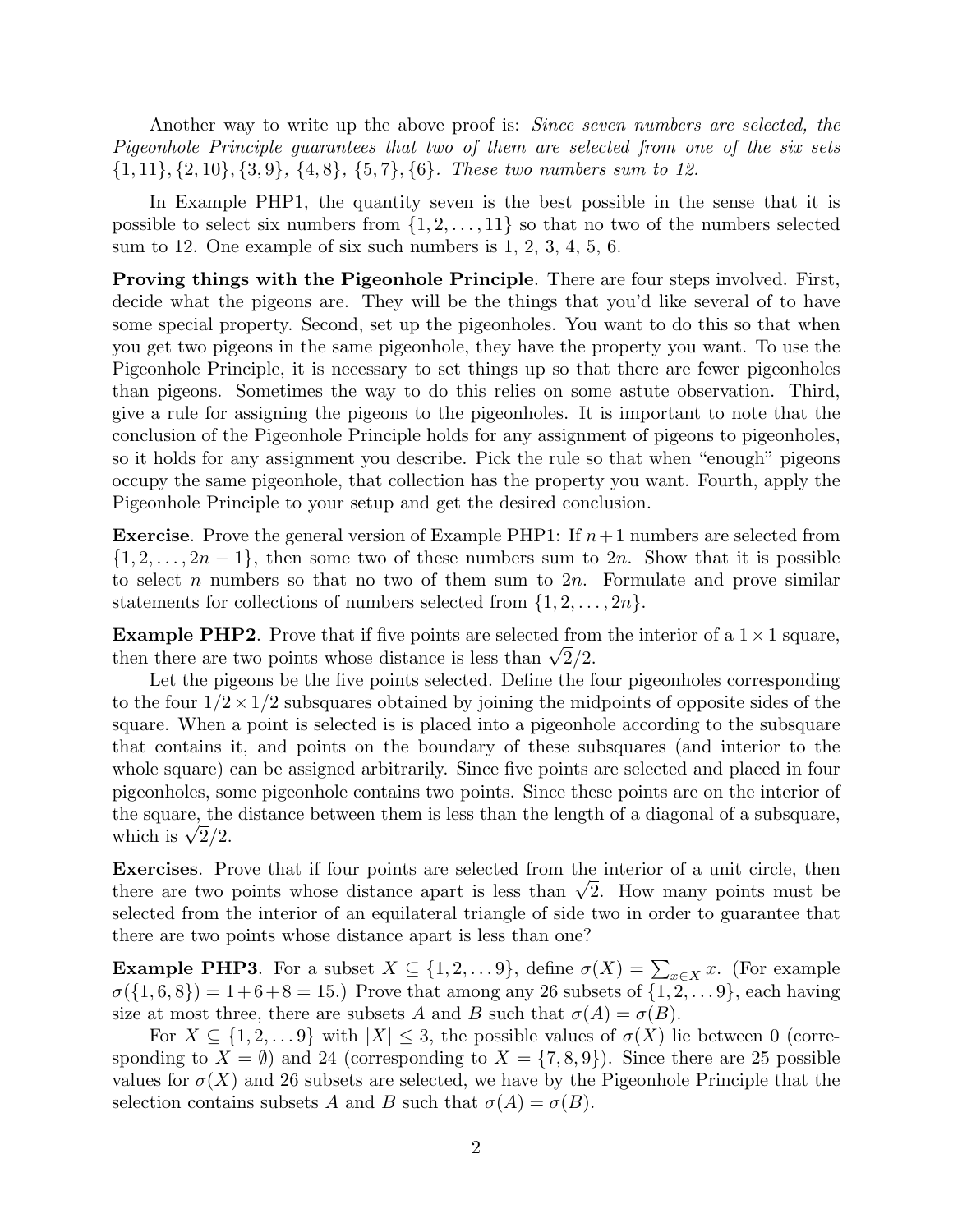**Exercise**. Write up Example PHP3 to make the pigeons and pigeonholes explicit.

**Exercise.** How many subsets of {1*,* 2*,...* 10}, each containing at least three and at most five elements, must be selected in order to grarantee that the selection contains subsets *A, B* and *C* such that  $\sigma(A) = \sigma(B) = \sigma(C)$ ?

**Example PHP4**. Prove that if 10 integers are selected from  $\{1, 2, \ldots, 18\}$ , the selection includes integers *a* and *b* such that  $a|b$  (that is, *a* divides  $b$  – there exists an integer  $k$  such that  $ak = b$ ).

Let the pigeons be the 10 integers selected. Define nine pigeonholes corresponding to the odd integers 1, 3, 5, 7, 9, 11, 13, 15, and 17. Place each integer selected into the pigeonhole coresponding to its largest odd divisor (which must be one of 1*,* 3*,* 5*,...,* 17). Notice that if *x* gets placed in the pigeonhole corresponding to the odd integer *m*, then  $x = 2<sup>k</sup>m$  for some integer  $k \geq 0$ . Since 10 integers are selected and placed in nine pigeonholes, some pigeonhole contains two integers  $a$  and  $b$ , where  $a < b$ . Suppose this pigeonhole corresponds to the odd integer *t*. Then,  $a = 2<sup>r</sup>t$  and  $b = 2<sup>s</sup>t$ , where  $r < s$ , so that  $a2^{s-r} = b$ . Since  $s - r$  is a positive integer, it follows that  $a|b$ .

Here is an alternative write up. The largest odd divisor of an integer between 1 and 18 is one of the nine numbers 1, 3, 5, 7, 9, 11, 13, 15, 17. Since 10 integers are selected, the Pigeonhole Principle guarantees that some two of them have the same largest odd divisor, *t*. Let these two numbers be *a* and *b*, where  $a < b$ . Then,  $a = 2<sup>r</sup>t$  and  $b = 2<sup>s</sup>t$ , where  $r < s$ , so that  $a2^{s-r} = b$ . Since  $s - r$  is a positive integer, it follows that  $a|b$ .

**Exercise**. Prove that if  $n + 1$  integers are selected from  $\{1, 2, \ldots, 2n\}$ , then the selection includes integers *a* and *b* such that *a*|*b*.

**Example PHP5**. Prove that if 11 integers are selected from among  $\{1, 2, \ldots, 20\}$ , then the selection includes integer *a* and *b* such that  $a - b = 2$ .

Let the pigeons be the 11 integers selected. Define 10 pigeonholes corresponding to the sets  $\{3, 1\}, \{4, 2\}, \{7, 5\}, \{8, 6\}, \{11, 9\}, \{12, 10\}, \{15, 13\}, \{16, 14\}, \{19, 17\}, \{20, 18\}.$  Place each integer selected into the pigeonhole corresponding to the set that contains it. Since 11 integers are selected and placed into 10 pigeonholes, some pigeonhole contains two pigeons. By the way the pigeonholes were defined, these two integers differ by two.

**Exercise**. Prove an alternative write up (as above) of Example PHP5.

**Exercise**. Prove that if 11 integers are selected from among  $\{1, 2, \ldots, 20\}$ , then the selection includes integers *a* and *b* such that  $b = a + 1$ .

**Exercise**. Prove that if  $n + 1$  integers are selected from among  $\{1, 2, \ldots, 2n\}$ , then the selection includes integers *a* and *b* such that  $b = a + 1$ . This implies that if  $n + 1$  integers are selected from among  $\{1, 2, \ldots, 2n\}$ , then the selection includes integer *a* and *b* such that  $gcd(a, b) = 1$ . Why is that?

**Example PHP6**. Over a 44 day period, Gary will train for triathlons at least once per day, and a total of 70 times in all. Show that there is a period of consecutive days during which he trains exactly 17 times.

For  $i = 1, 2, \ldots, 44$ , let  $x_i$  be the number of times Gary trains up to the end of day *i*. Then  $1 \leq x_1 < x_2 < x_3 < \cdots < x_{44} = 70$ . We need to find subscripts *i* and *j*